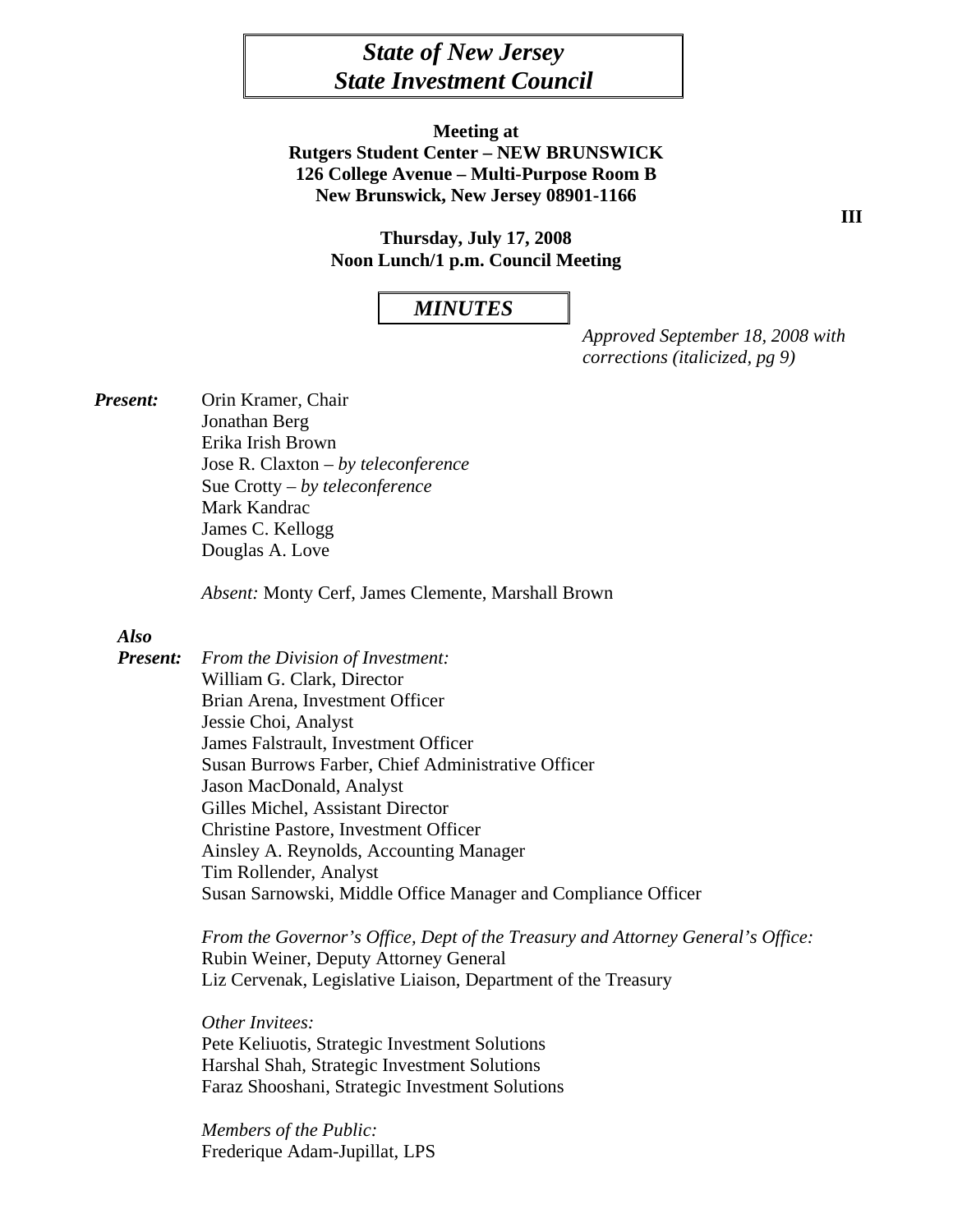*Members of the Public, con't:* Jamie Barker, Revenue Karin Bauer, DEP William S. Bauer, Jr. Ellen Brockmann, PCREA Linda L. Brown, DOL Shirley Bryant, L&PS Mike Calabrese Dorothy Carl Shaunelle E. Clark Sandy Coia Phyllis Coleman Clifford S. Cooper III, DOBI Dennis Corny, PhD Terrence Dopp, Bloomberg Steven Green, DOBI Christine Hairston David Harris Derrick Haynes, Bank of NY Mellon Regina M. Jackson Jim Jameson, NJEA Sandy Johnson, DMVC Richard Klockner, NJ Principals and Supervisors Association Nikk Kriss Patricia Latimer Lisa J. Logan-Willis Wanda McEwen Dusty McNichol*,* The Star Ledger Mitchell Mercer, DDS Mary Ann Mesics, DOE Anthony F. Miskowski, Member, CWA Local 1033 Marion Mnych Jerald Morris Clayton Mull, SCREA Anne Marie Newman Doug Newsome, Babson Capital Rodney Nichols Kevin P. Norton, Bank of NY Mellon Rita Oghoghome Joan C. Onorati-Pascucci Shameko K. Palmer, Revenue Dale Parichuk, LPS Freddie L. Richardson Rae Roeder, President CWA Local 1033 Joanna Rowson Yvette Rue Steve Sgourakis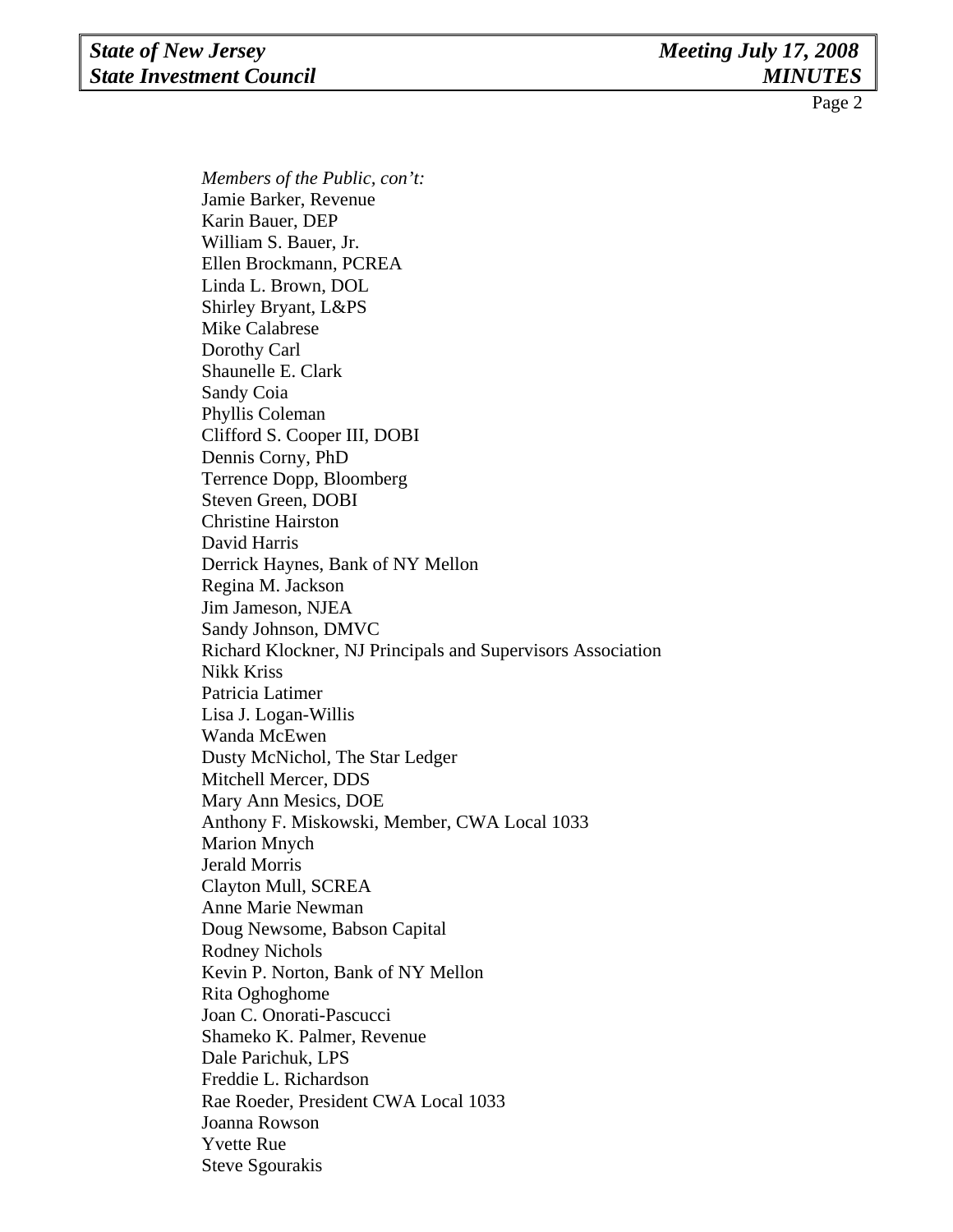*Members of the Public, con't:* Jim Shanley, Bank of NY Mellon Sam Smulyan Deborah A. Soto Dianne Spence-Brown, Executive Vice President, CWA Local 1033 John Strachan Donna Teel Paula S. Van Pelt Marianne Winters, MVC

## *I. Call to Order*

The meeting was called to order at 1:15 p.m. by Chair Kramer.

# *II. Notice of Meeting*

Council Secretary Susan Burrows Farber reported that in compliance with the Open Public Meetings Act, *NJSA 10:4-1 et seq.,* notice of the meeting scheduled for July 17, 2008 was sent by mail deposited in the post office, by facsimile and email on July 1, 2008. A copy of the notice is on file as posted in the Division and sent to the Council, the **Times of Trenton**, **The Star-Ledger**, the **Bergen Record**, the **Courier Post**, and Secretary of State.

# *III. Approval of Minutes*

The minutes of the regular meeting of the Council held on June 19, 2008 were approved unanimously on a motion by Mr. Kandrac, seconded by Mr. Kellogg.

## *IV. Pending Matters*

## *A. Status of Proposed Amendments Filing*

Secretary Farber noted that proposed amendments to the Council's regulations regarding various types of investments (N.J.A.C. 17:16-12, 13, 14, 15, 16, 19, 23, 24, 40, 41, 44, 46, 58, 63 and 69) approved by the Council at the June 19, 2008 meeting had been approved by the Smart Growth Ombudsman and the Governor's Office for publication in the August 18, 2008 issue of the *New Jersey Register.* The 60-day public comment period extends through October 17, 2008.

#### *V. Committee Reports*

There were no committee reports.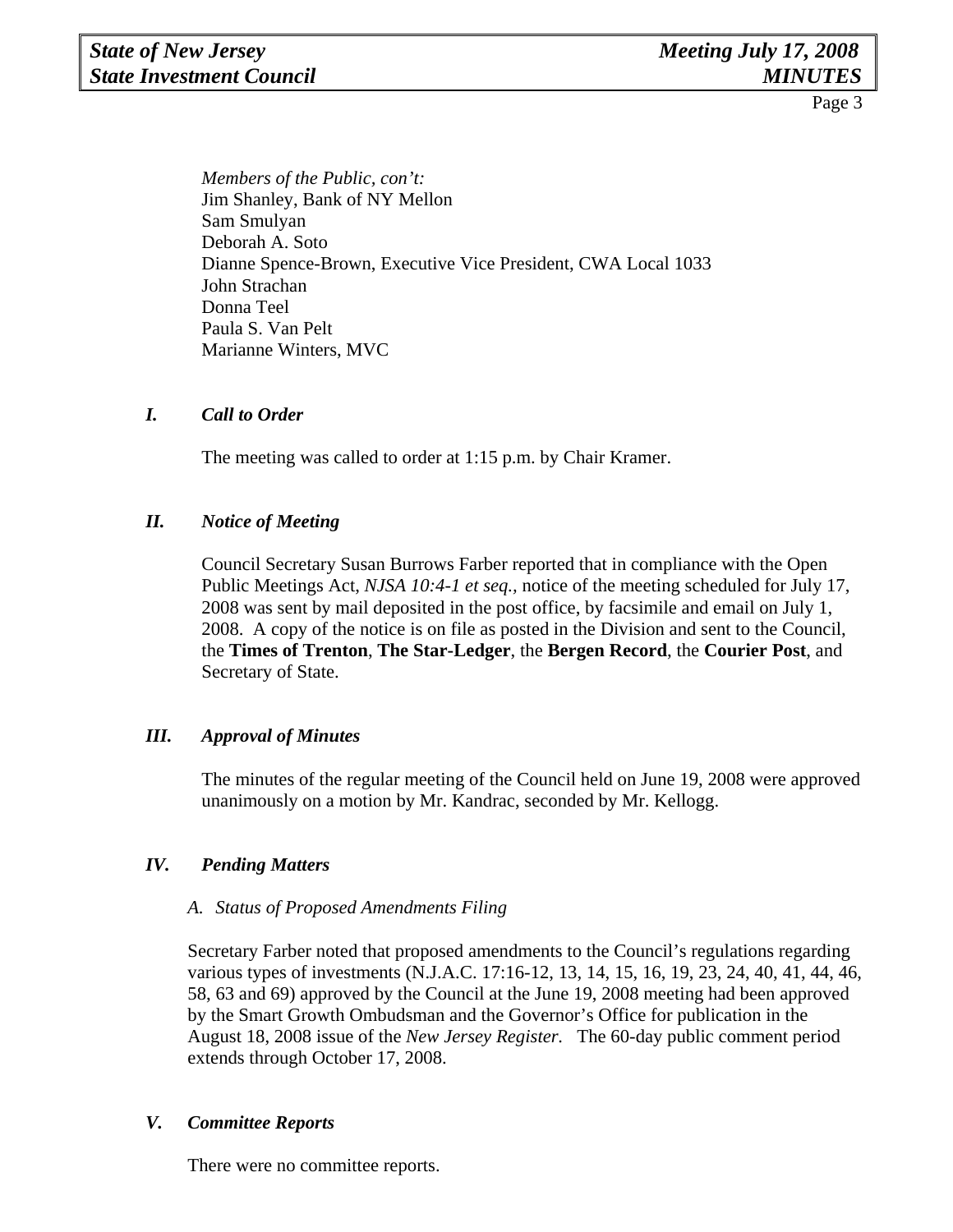# *VI. New Business*

- *A. Proposed Alternative Investments*
- *1. Memorandum from Director Clark to the Council, dated July 10, 2008, entitled "Proposed Private Equity Investments in the JPMorgan Venture Capital Institutional Investors IV LLC, the Lehman Brothers Secondary Opportunities Fund II, L.P. and the Lindsay Goldberg III Fund."*

Director Clark said that two of the three proposed investments were "reups" with existing managers for new funds: the JPMorgan Venture Capital Institutional Investors IV LLC fund and the Lindsay Goldberg III Fund.

Mr. Shah of Strategic Investment Solutions said the proposed \$100 million commitment to the JP Morgan fund provided a critical new source of access to strategic, early-stage venture capital opportunities in the technology and life sciences sector.

Mr. Shah said a proposed commitment of \$200 million to the Lindsay Goldberg fund would enable the Division to benefit from the fund's unique strategy of partnering with well-managed family-owned companies to help them grow over time.

*Note: Ms. Irish Brown recused herself at this point by leaving the room for the Council's discussion of the Lehman investment.* 

Mr. Shah reported that the Lehman fund rose to the top of the most recent search for new funds of this type. Director Clark said the proposed commitment of \$100 million represented a type of "secondary investment" by which the Lehman Fund would buy the interests of investors in other, established funds looking to sell those interests to raise capital or reduce their assets. He said the fund represented an opportunity to reap extra value for the Pension Fund.

*Note: Ms. Irish Brown returned to the room at the conclusion of the Lehman discussion.* 

- *B. For Action by the Council* 
	- *1. Election of Nominating Committee*

Chair Kramer reported that the Council's annual election of Chair and Vice Chair were scheduled for the Council's September 18 meeting. Noting the Council was not scheduled to meet in August, Chair Kramer recommended Ms. Crotty be named as Chair of the Nominating Committee, and that Ms. Brown and Mr. Kandrac serve as Committee members. They were elected unanimously to these positions on a motion by Dr. Love.

*2. Memorandum from Director Clark to the Council, dated July 9, 2008, entitled "Adopted Amendments to N.J.A.C. 17:16-12, 43, 45, 46, 69, 71, 90 and 100."*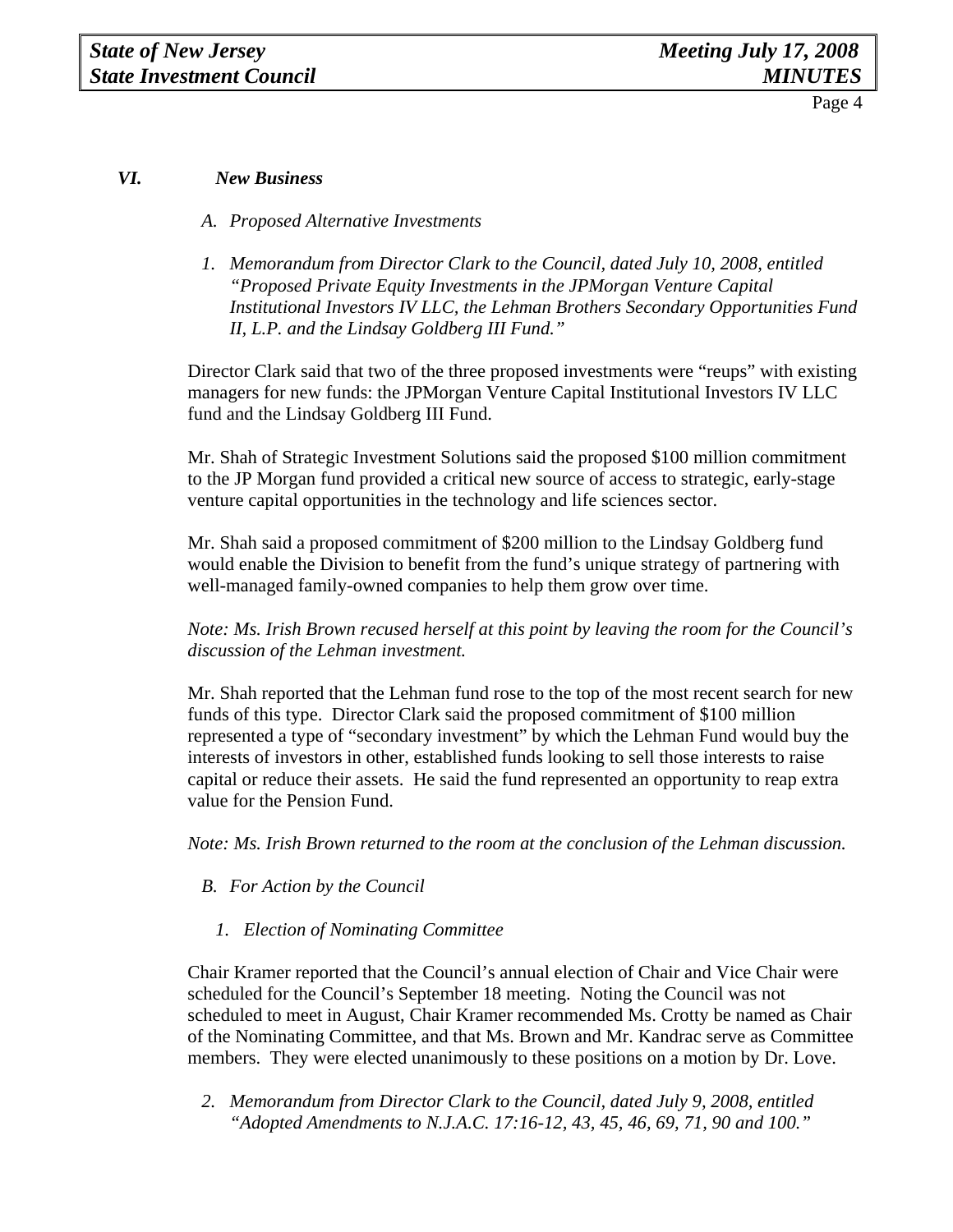Director Clark said the amendments drew one letter of comment during the public comment period. He said the amendments did not seek to authorize any new alternative investment activity, but rather would allow the Division to separate such investments among all Common Funds and so improve tracking against asset allocations. As example, he said the amendments would allow the Division to buy public stocks for Common Fund E, as well as Common Funds A and D where public stocks are currently held, when such stocks offer a better value to the fund than entering a partnership, the usual route for an investment in Common Fund E. Director Clark said the amendments would provide more flexibility to Division staff in managing alternative investments and the potential for superior value for lower fees.

In response to a question from Ms. Brown, Director Clark said the amendments did not change asset classes or asset exposure for the Pension Fund. The amendments were adopted by unanimous vote.

*3. Memorandum from Director Clark to the Council, dated July 15, 2008, entitled "Exemption from State Investment Council's Policy Concerning Political Contributions and Prohibitions on Investment Management Businesses – N.J.A.C. 17:16-4.10."* 

Director Clark noted the Council had granted only one exemption to its contributions policy to date. However, he said, applying the policy without exemption in this case would not lead to the right result.

He said Nomura was a high-yield debt manager previously approved by the Council. Subsequent to the approval, it was learned through the firm's internal due diligence that one of its members had contributed \$500 to a relative running for state office, prior to the firm's decision to seek to do business with the Division. The employee was not involved in either the negotiations or the resulting business with the Division. Director Clark noted that the employee had obtained a return of the contribution and that had the contribution been \$250 instead of \$500, an exemption would not be needed.

In response to a question from Mr. Berg, Director Clark said Nomura had created a policy for review of all employee contributions to ensure compliance in the future; he added that the Division can terminate the contract if another violation occurs. Mr. Kandrac was assured there was no connection between the relative who received the contribution and the Council. Ms. Brown was told the RFP issued by the Division did contain the policy language, and that it was in its attempts to comply that the firm's violation was discovered.

Chair Kramer noted that New Jersey is the only state that imposes such restrictions on political contributions, and that the rules had deterred some larger, multi-state firms from business with the Division.

The Council voted unanimously to grant the exemption on a motion by Dr. Love, seconded by Mr. Kellogg.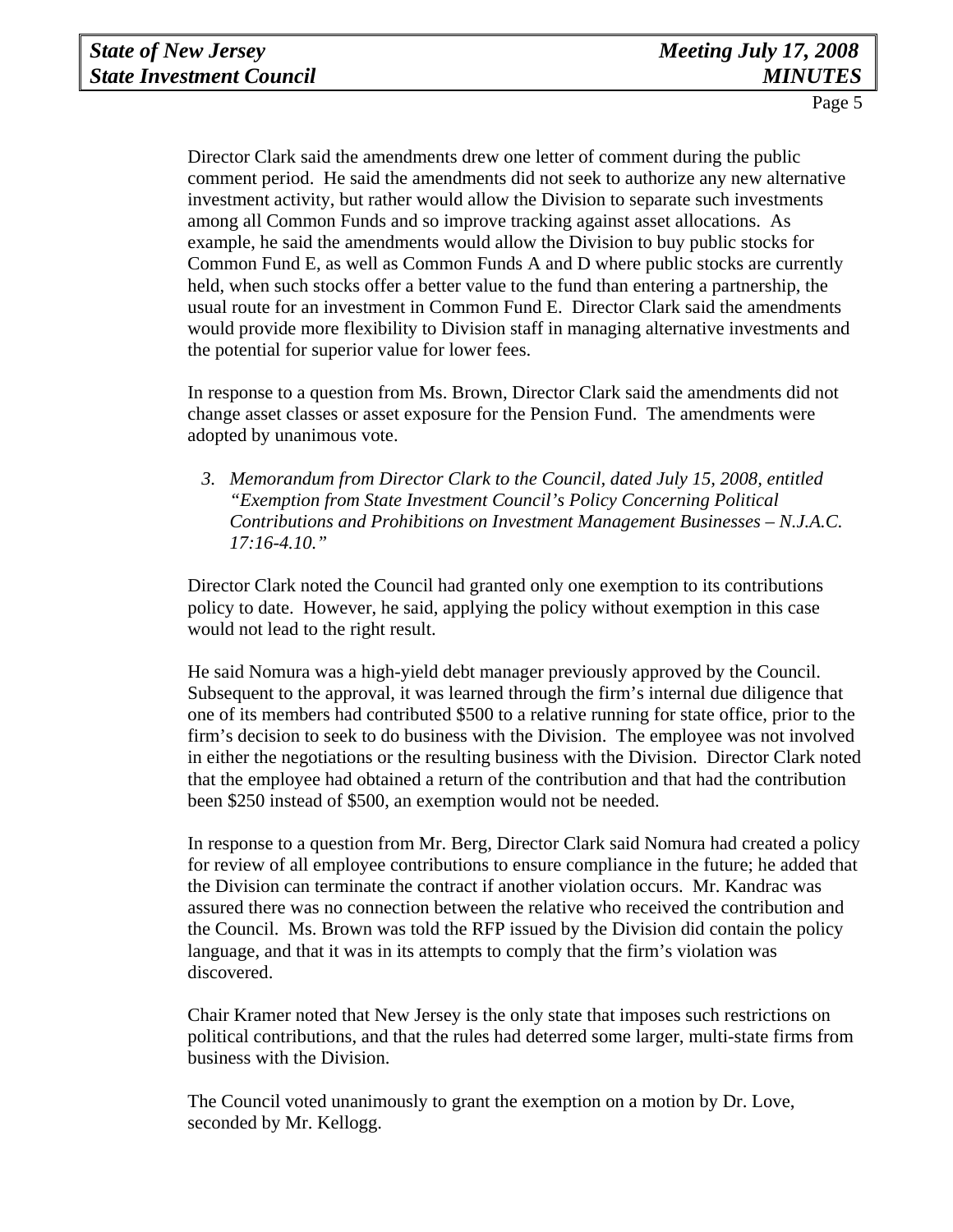- *C. For the Approval of the Council*
	- *1. Change of annual meeting site from Rutgers Student Center in New Brunswick to Trenton, and a related change in date.*

Secretary Burrows Farber reported that the Division had changed the venue for the 2008 Annual Meeting to the War Memorial in Trenton in response to public request, and that the rescheduled Annual Meeting would now follow the regular Council meeting on Thursday, November 20, 2008.

#### *D. For the Information of the Council*

*1. Verbal update by Chief Administrative Officer Susan Burrows Farber to the Council on corporate governance.* 

Secretary Burrows Farber reported that the Division had received a letter dated July 1 from the Director of Investor Relations at Washington Mutual acknowledging the Division's letter of April 18, which requested that the WaMu Board disclose the voting results from its annual meeting and take appropriate action in addressing any director who received a majority withhold vote. The Division's letter noted early results indicated James E. Stever, a director from whom the Division withheld its vote, did not receive an affirmative majority of the votes cast. The Washington Mutual letter indicated the company would not release information about uninstructed broker votes, but had made other changes at the board level, including the naming of Stephen Frank as Chair, while Kerry Killinger would continue as Chief Executive Officer.

Separately, Jonathan Berg asked that the Division watch for movement of a pending bill during the upcoming lame duck session of the legislature that would mandate payment by the state, as well as county and municipal employers, of annual pension fund contributions.

*2. Memorandum from Chief Administrative Officer Burrows Farber to the Council, dated July 11, 2008, entitled "Investment News Clips for September 2008 Council Meeting."* 

The memo was noted without discussion.

#### *VII. Reports of Director Clark*

*A. Memorandum from Director Clark to the Council, dated July 11, 2008, entitled "Investment Reports."* 

Director Clark reported that the Pension Fund had ended the fiscal year on June 30 down 3.1 percent using conservative estimates. He noted a July 17 *Wall Street Journal* article showed New Jersey's performance was slightly better than that of other early-reporting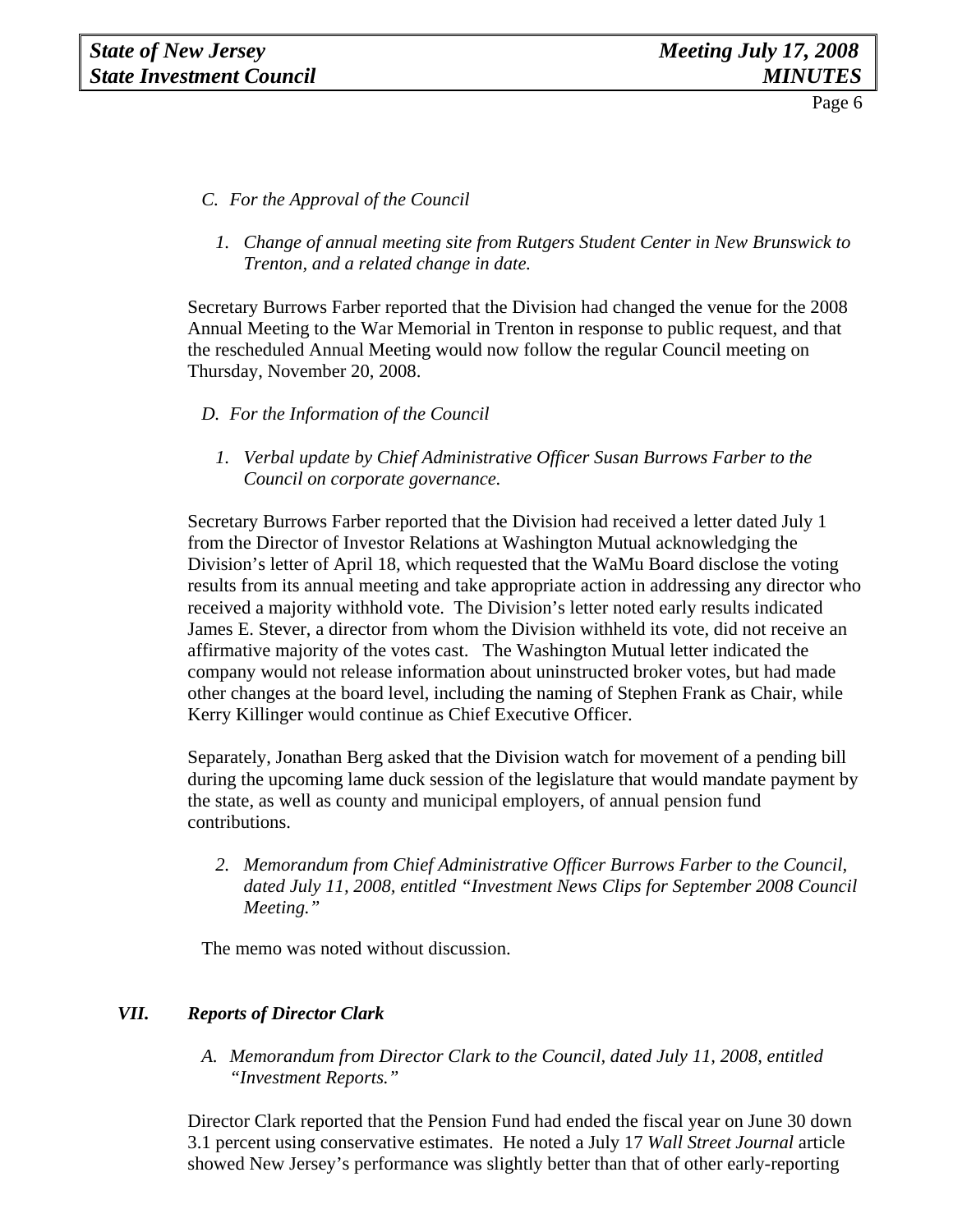pension funds, including CalSTRS (down -3.7 percent); and that Merrill Lynch had estimated the average public fund would return -5.1 percent for the past fiscal year. Director Clark said that despite the "very rough environment," the Fund's three leading portfolios had all out-performed their market benchmarks: domestic equities by 2.33 percent, domestic fixed income by 2.10 percent and international equities by 1.45 percent. He praised the Division's staff for their hard work, noting, "It's hard to imagine more consistent results."

He said the Division continues to maintain a significantly underweight position in financials; he said the \$180 million reported in purchases for this sector for June in Lehman Brothers was funded by almost \$400 million in sales from that sector.

He added that the Division had been reducing its exposure to US agency stocks, specifically Freddie Mac and Fannie Mae, for the past three to four years, and that current holdings of about a million shares in each were not a significant exposure.

Investment Officer Arena said the Domestic Equity portfolio's stronger-than-market finish for the fiscal year had been helped by the portfolio's underweight position in financials but hurt by the required divestiture of Schlumberger in compliance with the state's Sudan divestiture law.

Assistant Director Michel said that the International Portfolio presently carried a higher cash balance than usual, and that the portfolio was warming to international opportunities in infrastructure.

Director Clark said fixed income investments continued to carry a higher credit quality than average for the overall market, and that this portfolio continued to extend its duration.

Director Clark acknowledged the presence and contributions of three high school interns working in the Division this summer as part of the Fast-Track Program for gifted students administered by the National Association of Securities Professionals New York Chapter: Christopher Gooding, Emanuela Pepaj and Crystal Rosario.

He said the Treasurer and his office were proving extremely supportive in arranging additional personnel resources by transfer to the Division, especially for accounting. He added that the Division anticipated no significant impact from the state's early retirement incentive offer.

## *VIII. Communications*

There were no matters presented on behalf of Treasurer Rousseau.

#### *IX. Public Comment*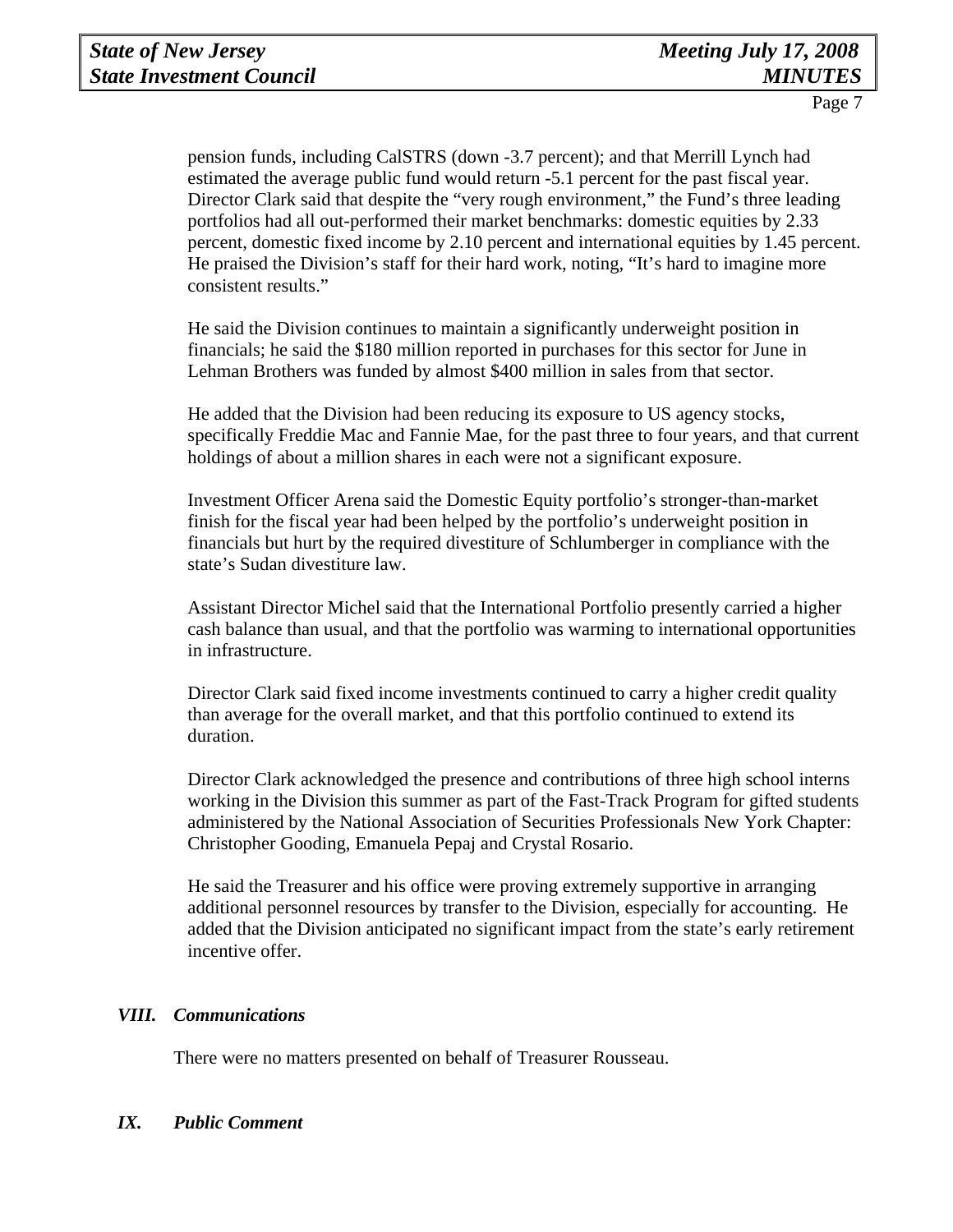Two audience members who had submitted speaker request forms prior to the meeting were invited to address the Council.

Anthony F. Miskowski, executive secretary of CWA Local 1033, asked Director Clark to expand on the fiscal year results and the contribution of alternative investments. Director Clark briefly walked the audience through the relevant exhibits, and explained the use of weighted averages. He said the yearend performance estimate of -3.1 percent assumed a zero or negative return from some categories of alternative investments for the last six months of the fiscal year, but that these numbers could be slightly positive when final figures were in.

In response to additional questions, Mr. Miskowski was told the Fund's preferred stock in Citigroup is not affected by the company's plans to cut the common dividend; that the recent investment in Lehman was based on that company's strengths, not because the sector was strong; and that Lehman has a different business and financial profile than Bear Stearns, and so is unlikely to follow that company's fate. Director Clark said not every financial decision would prove over time to be the right one, so the Division strived to be diversified enough that any decision that proved wrong would not have a significant effect on the Fund.

Ms. Rae Roeder, president of CWA Local 1033, thanked the Council for relocating its Annual Meeting to Trenton, requested the use of lanyard microphones for speakers at that meeting, and asked for materials in advance of the meeting with the opportunity to submit questions in advance.

A discussion ensued about the meaning of language used in recent amendments. Chair Kramer clarified that the due diligence process was not changing, and that the type and quantity of information presented to the Council and Investment Committee also remained unchanged by the amendments. The Investment Policy Committee members were named, as posted on the Division's website, and the Committee's role was reviewed in some detail.

Chair Kramer explained that the Council doesn't vote on alternative investments, but that these are reviewed and discussed with the Investment Policy Committee prior to every Council meeting so that critical questions can be raised and due diligence and details examined. In response to questions, Dr. Love said that the Council does not make final decisions at the level of individual investments. Instead, he said, the Council establishes the size of asset classes and investment policies to be followed, and "asks the hard questions." In response to questions from Mr. Berg, Director Clark said that the Council receives a summary of what is presented to the Committee; and that if new issues arise or agreement on contractual terms can't be reached, not every investment presented will go forward.

Mr. Kandrac expressed his approval for the "several layers of checks and balances" built into the process, calling it "tremendous" that the Committee gets to ask detailed questions, and the Council and the public also receive presentations with as much detail as possible without competitive disadvantage to the Division.